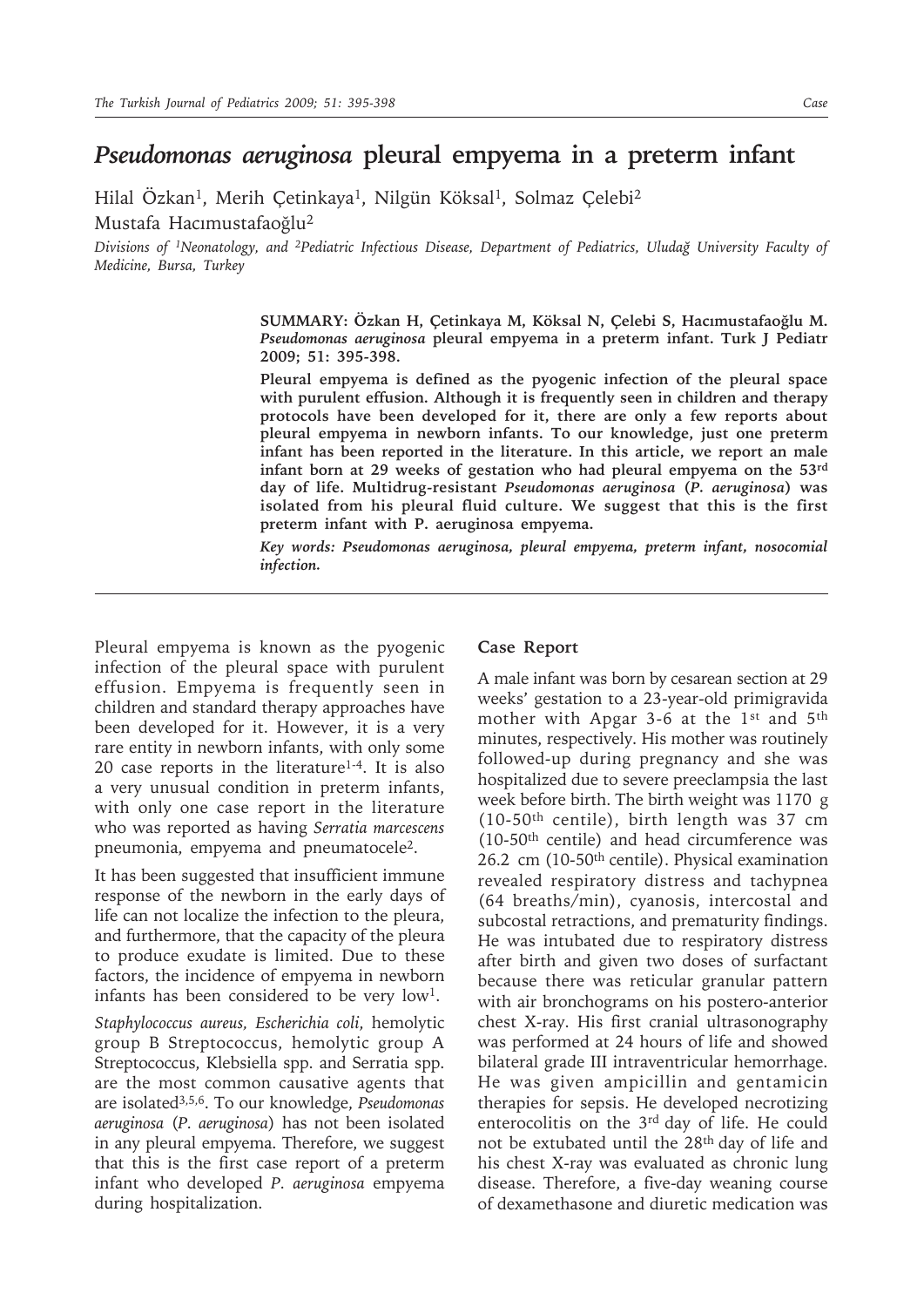given. His first ophthalmological examination for retinopathy of prematurity (ROP) was found as normal. On the 43rd day of life, while he was followed as intubated, his respiratory distress increased and his physical examination revealed decreased audible breath sounds on the middle and inferior parts of the right lung. Pleural effusion and pneumatocele were determined in his chest X-ray (Fig. 1). His



**Fig. 1.** Postero-anterior chest X-ray of the patient showing pleural effusion and pneumatocele in the right lung.

thorax ultrasonography revealed septated consolidation areas in which the maximum thickness reached 1 cm in the inferior lobe of the right lung. Thoracentesis was performed with the guide of ultrasonography, 3 ml purulent pleural fluid was removed, and a thoracotomy tube was placed at the same time. There were many polymorphonuclear leukocytes in the Giemsa-stained smears of this fluid and there were coccobacilli and rare Gram-positive cocci in the Gram-stained smears. In the biochemical analysis of pleural fluid, density was 1005, pH was 8, lactate dehydrogenase (LDH) was high at 1590 UI/L (serum LDH was 270 IU/L), protein was also high at 4.8 g/dl, glucose was too low to be measured, and Rivalta reaction was found to be positive. His complete blood count showed marked leukocytosis with leukocytes of 22400/ mm<sup>3</sup> and peripheral blood smear revealed 6% rod neutrophils, 64% neutrophils, 22% lymphocytes, and 8% monocytes with 20% of toxic granulation. His C-reactive protein was found to be higher than 15 mg/dl (normal <0.5 mg/dl). Multidrug-resistant *P. aeruginosa* was isolated from the pleural fluid culture and he was treated with meropenem (100 mg/kg/ day) and amikacin (22.5 mg/kg/day). It was sensitive only to amikacin. Drainage from the thorax tube persisted for 21 days and *P. aeruginosa* was isolated in four other pleural fluid and tracheal suction cultures. No organism was isolated from blood and cerebrospinal fluid cultures. After his respirations and his chest X-ray improved and no drainage was seen from the thoracic tube, it was removed and chest X-ray showed improvement (Fig. 2). His immunological studies were found to be normal. Cystic fibrosis mutation analysis was found to be normal. Computerized thorax tomography performed after his stabilization revealed diffuse fibrotic and atelectatic changes in both lungs and volume loss in the left lung (Fig. 3). His discharge from the hospital was planned once adequate feeding and weight gain were achieved, but another sepsis episode occurred on the 190th day of hospitalization. He was again intubated due to pneumonia and respiratory insufficiency. He was given antibiotic medication, but did not respond to this therapy and died during this sepsis episode. No organism was isolated from his tracheal suction, blood, urine or cerebrospinal fluid cultures.



**Fig. 2.** Postero-anterior chest X-ray showing improvement after the removal of the thoracic tube.

## **Discussion**

Although pleural empyema is seen frequently in children, it is very uncommon in neonates. The most common causative agents in pleural empyema in children are *S. aureus*, *E. coli*,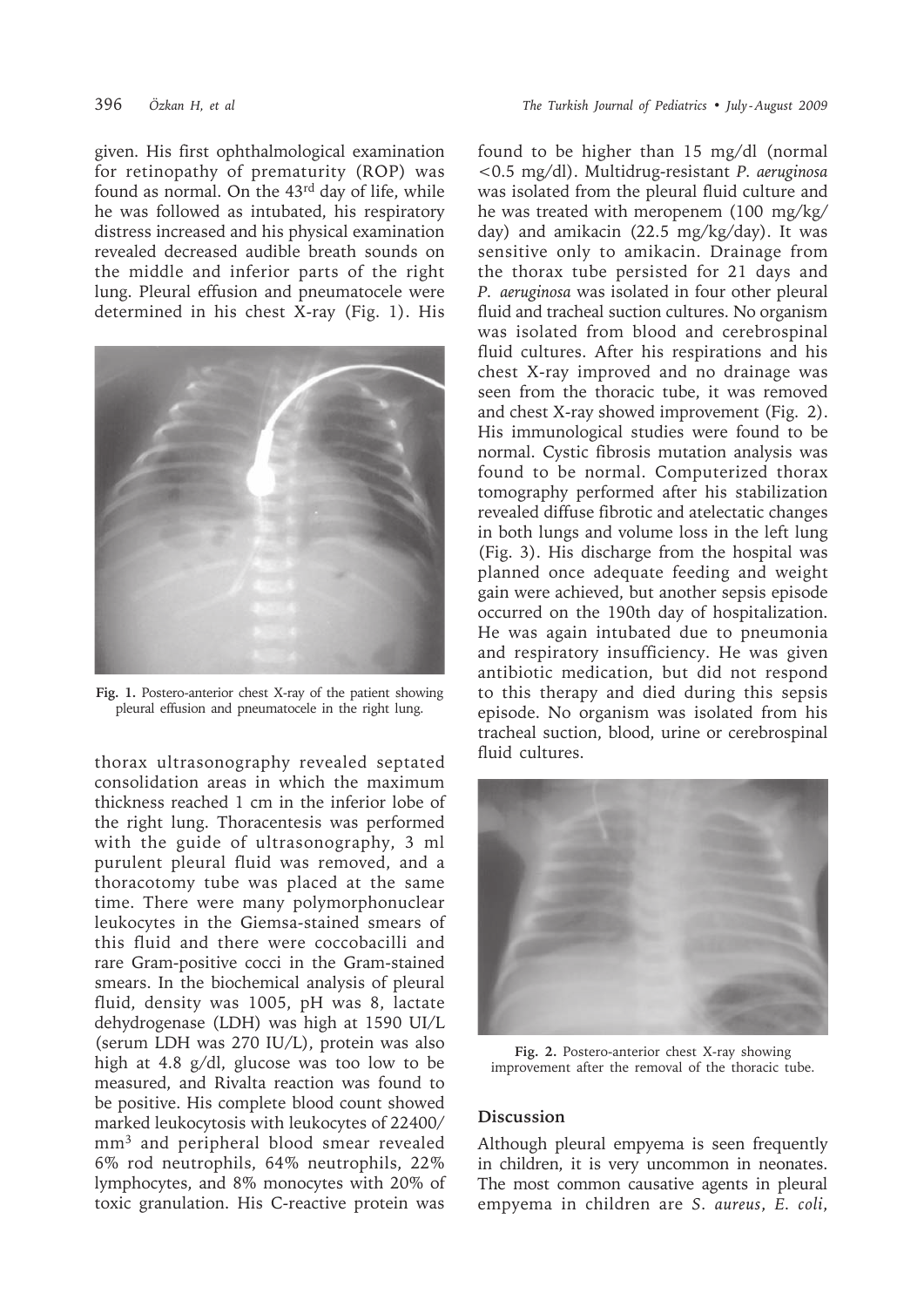

**Fig. 3.** Computerized thorax tomography showing diffuse fibrotic and atelectatic changes in both lungs and volume loss in the left lung.

hemolytic group B Streptococcus, hemolytic group A Streptococcus, Klebsiella spp. and Serratia spp. Therefore, Gram-positive agents are more suspicious than Gram-negative bacteria in the pleural empyema of neonates<sup>3,5-9</sup>. Pleural empyema due to Gram-negative agents as *E. coli, Klebsiella pneumoniae*, *Enterobacter cloacae* and *S. marcescens* has been reported in literature<sup>2,10-13</sup>. However, we could not find a neonatal empyema report in newborns associated with P. aeruginosa. Although Pseudomonas spp. have been defined as a causative factor in nosocomial pneumonia and sepsis in both neonates, children and adults who are immunocompromised, no empyema case associated with this agent has been described previously.

*P. aeruginosa* is a motile, aerobic, Gram-negative bacillus with the ability to survive in harsh environments. Although it is an opportunistic bacteria that rarely causes severe infection in normal hosts, it can be an important pathogen causing hospital-acquired infections and severe infections in individuals such as preterm infants who have underlying serious disease<sup>14,15</sup>.

Attachment to the appropriate host cell, colonization, local invasion, production of virulence factors, and dissemination with systemic manifestations determine the pathogenecity of any microbe. Protein structures such as pili and fimbriae on the surface of Pseudomonas are necessary for attachment to the epithelial surfaces. After the colonization of the epithelium, some of the organisms produce a biofilm containing a mucoid polysaccharide called alginate. Strains

that produce biofilms might be less susceptible to antimicrobial action and this may have a role in the pathogenesis of pulmonary disease caused by this organism. Virulence is associated with the production of multiple proteases and these may lead to the disruption of epithelial tightjunctions. This distribution probably contributes to the attachment process. *P. aeruginosa* also produce cytotoxin and heat labile and heat stable hemolysins, which inhibit polymorphonuclear lymphocyte function and degrade host lipids, respectively. Many of these products may have a role in the dissemination to other organs except local invasion. Furthermore, exotoxin A and exoenzyme S are the novel products of Pseudomonas and they are responsible for the development of sepsis syndrome of this bacteria14,15.

*P. aeruginosa* has an outer bilipid layer, a periplasmic space and an inner bacterial membrane, and this complex structure causes resistance to natural defensins and antimicrobial agents. *P. aeruginosa* produce beta lactamases and plasmidassociated beta lactamases. These plasmidassociated elements are usually coexpressed with other resistance mechanisms, including aminoglycoside modifying enzymes, which render the organism multidrug-resistant<sup>15</sup>.

The frequency of nosocomial infections in neonatal intensive care units has increased in the last years due to the improved survival rates of low birth weight premature infants<sup>14-17</sup>. These nosocomial pathogens are usually multidrugresistant organisms such as *P. aeruginosa*, Enterobacter spp. and Klebsiella spp. *P. aeruginosa* has been recognized as a neonatal pathogen for almost 50 years. Because of the factors such as very low birth weight (VLBW) infants having a more fragile skin barrier, an immature immune system, prolonged use of invasive devices, and colonization with hospital flora, neonates and especially VLBW infants have an increased risk for nosocomial infections. The sinks, water baths, respiratory equipment, hand solutions, antiseptics, and neonatal incubators are the most common reservoirs of *P. aeruginosa*16-18.

In neonates, pneumonia and bloodstream infections are the most common nosocomial infections. It had been reported that *P. aeruginosa* was an infrequent pathogen for nosocomial pneumonia and bloodstream infections, but its mortality rate was found to be high<sup>16-18</sup>. Leigh et